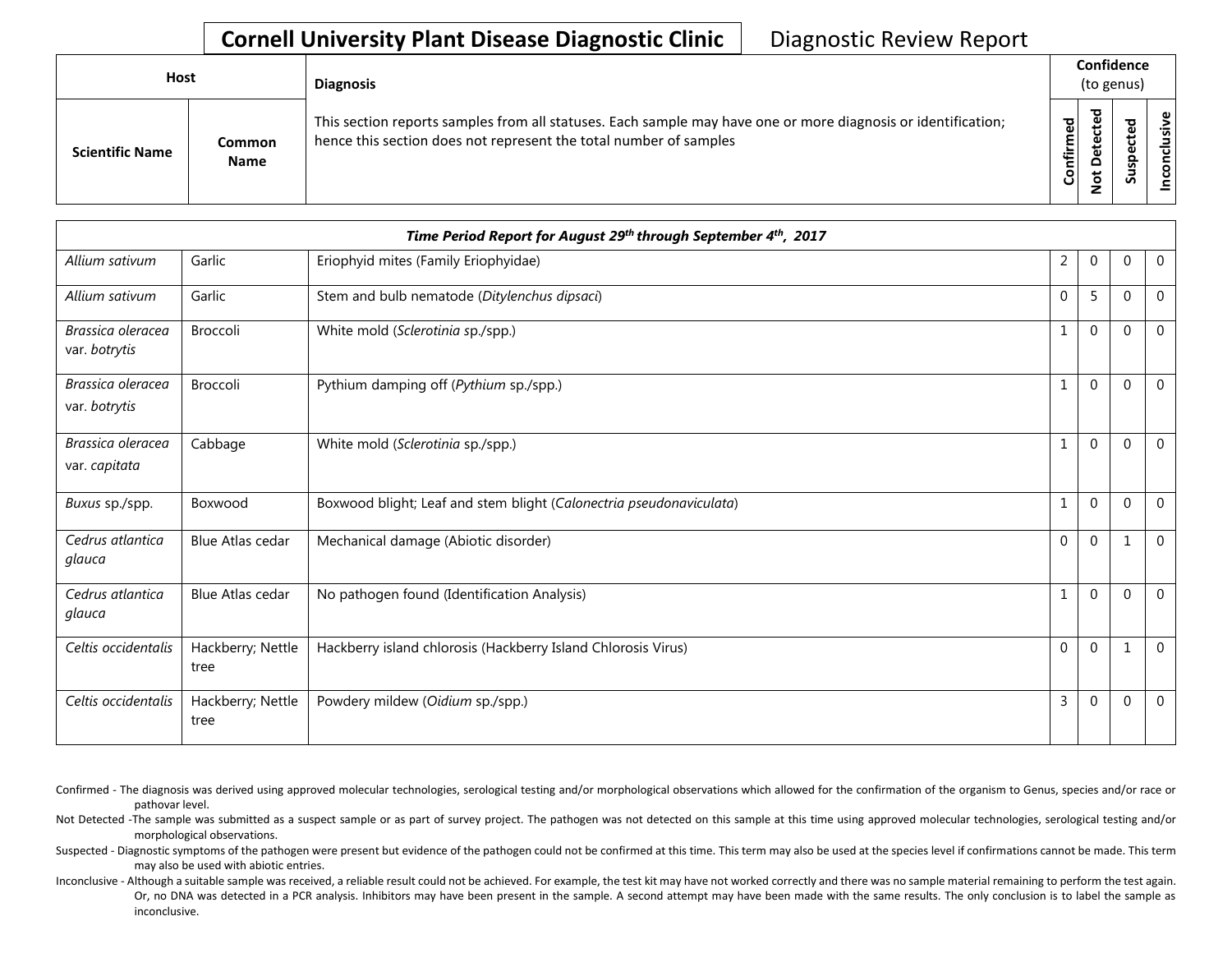## **Cornell University Plant Disease Diagnostic Clinic** | Diagnostic Review Report

| Host                   |                       | <b>Diagnosis</b>                                                                                                                                                                   |           | Confidence<br>(to genus) |  |                       |
|------------------------|-----------------------|------------------------------------------------------------------------------------------------------------------------------------------------------------------------------------|-----------|--------------------------|--|-----------------------|
| <b>Scientific Name</b> | Common<br><b>Name</b> | This section reports samples from all statuses. Each sample may have one or more diagnosis or identification;<br>hence this section does not represent the total number of samples | Confirmed | ᇃ<br>c                   |  | usive<br>᠊ᠣ<br>c<br>g |

| Celtis occidentalis    | Hackberry; Nettle<br>tree | Psyllid (Pachypsylla sp./spp.)                                        | 4            | $\mathbf{0}$ | $\Omega$       | $\mathbf{0}$   |
|------------------------|---------------------------|-----------------------------------------------------------------------|--------------|--------------|----------------|----------------|
| Celtis occidentalis    | Hackberry; Nettle<br>tree | Root damage (Abiotic disorder)                                        | $\Omega$     | $\Omega$     | $\overline{4}$ | $\Omega$       |
| Celtis occidentalis    | Hackberry; Nettle<br>tree | Sooty mold (Unidentified Fungus)                                      | 4            | $\Omega$     | $\Omega$       | $\mathbf 0$    |
| Celtis occidentalis    | Hackberry; Nettle<br>tree | Spider mites (Family Tetranychidae)                                   | 4            | $\mathbf 0$  | $\Omega$       | $\mathbf 0$    |
| Cercis canadensis      | Eastern Redbud            | Additional sample requested (Identification Analysis)                 | 1            | $\mathbf 0$  | $\Omega$       | $\overline{0}$ |
| Family<br>brassicaceae | <b>Mustards</b>           | Pythium damping off (Pythium sp./spp.)                                | 1            | $\mathbf{0}$ | $\mathbf 0$    | $\mathbf 0$    |
| Ficus carica           | Common Fig                | Non-pathogenic; Saprophyte (Secondary Agents; Saprophytes; Unspecif.) | 1            | $\mathbf 0$  | $\Omega$       | $\overline{0}$ |
| Ficus carica           | Common Fig                | Nutritional deficiency (Abiotic disorder)                             | $\mathbf{0}$ | $\mathbf{0}$ | 1              | $\mathbf 0$    |
| Fraxinus sp./spp.      | Ash                       | Ash anthracnose (Plagiostoma fraxinii)                                | $\mathbf{0}$ | 1            | $\Omega$       | $\overline{0}$ |
| Fraxinus sp./spp.      | Ash                       | Moisture stress (Abiotic disorder)                                    | $\mathbf{0}$ | $\Omega$     | 1              | $\overline{0}$ |
| Fraxinus sp./spp.      | Ash                       | Non-pathogenic; Saprophyte (Secondary Agents; Saprophytes; Unspecif.) | 1            | $\mathbf{0}$ | $\mathbf 0$    | $\mathbf 0$    |
| Glycine max            | Soybean                   | Additional sample requested (Identification Analysis)                 | 1            | $\mathbf{0}$ | $\Omega$       | $\overline{0}$ |
| Glycine max            | Soybean                   | Soybean downy mildew (Peronospora manshurica)                         | 1            | $\mathbf{0}$ | $\mathbf 0$    | $\overline{0}$ |

Confirmed - The diagnosis was derived using approved molecular technologies, serological testing and/or morphological observations which allowed for the confirmation of the organism to Genus, species and/or race or pathovar level.

Not Detected -The sample was submitted as a suspect sample or as part of survey project. The pathogen was not detected on this sample at this time using approved molecular technologies, serological testing and/or morphological observations.

Suspected - Diagnostic symptoms of the pathogen were present but evidence of the pathogen could not be confirmed at this time. This term may also be used at the species level if confirmations cannot be made. This term may also be used with abiotic entries.

Inconclusive - Although a suitable sample was received, a reliable result could not be achieved. For example, the test kit may have not worked correctly and there was no sample material remaining to perform the test again. Or, no DNA was detected in a PCR analysis. Inhibitors may have been present in the sample. A second attempt may have been made with the same results. The only conclusion is to label the sample as inconclusive.